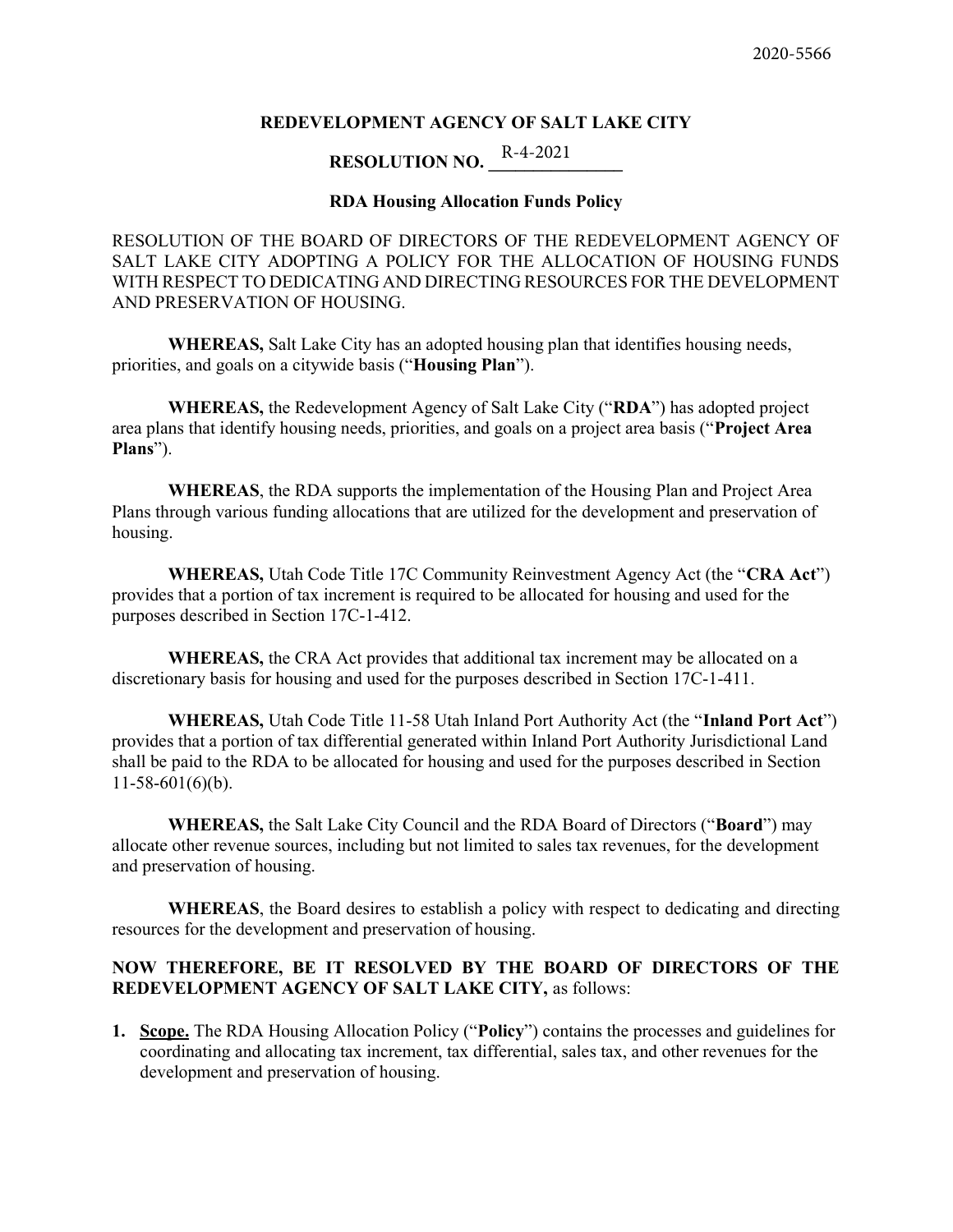- 2. RDA Housing Funds. The RDA shall establish and maintain multiple housing funds based on the fund source and separately account for the revenues, expenditures, interest, payments and repayments for each fund source (collectively the "Housing Funds"). Maintaining separate Housing Funds will allow the RDA to provide control and oversight to comply with the various statutory requirements for each funding source and to allow for the prioritization within each funding source for a specific purpose, need, or policy objective. The Housing Funds include:
	- a. Primary Housing Fund
		- i. Source of Funds: Tax increment required to be allocated for housing pursuant to the CRA Act.
		- ii. Eligible Uses of Funds: Funds shall be utilized for the purposes described in Section 17C-1-412 of the CRA Act.
		- iii. Policy Priorities: Funds shall be prioritized to address citywide housing goals and objectives as identified in the Housing Plan.
	- b. Secondary Housing Fund
		- i. Source of Funds: Additional tax increment that may be allocated on a discretionary basis for housing pursuant to the CRA Act.
		- ii. Eligible Uses of Funds: Funds shall be utilized for the purposes described in Section 17C-1-411 of the CRA Act.
		- iii. Policy Priorities: Funds shall be prioritized to address the housing goals and needs identified in Project Area Plans.
	- c. Northwest Quadrant Housing Fund
		- i. Source of Funds: A portion of the property tax differential collected by the Inland Port Authority to be allocated to the RDA for affordable housing.
		- ii. Eligible Uses of Funds: Funds shall be utilized for the purposes described in Section 11-58-601(6)(b) of the Inland Port Act.
		- iii. Policy Priorities: Funds shall be prioritized for the neighborhoods adjacent to the Inland Port Jurisdictional Land (generally defined as neighborhoods west of I-15) to 1) address and mitigate potential impacts from Inland Port development activities and 2) improve opportunity indicators within these neighborhoods.
	- d. Housing Development Fund
		- i. Source of Funds: Additional funds, including but not limited to sales tax revenues, that may be allocated to or obtained by the RDA for the development and preservation of housing.
		- ii. Eligible Uses of Funds: Activities to promote the development and preservation of affordable and mixed-income housing, including costs associated with site acquisition, site remediation, capital improvements, new construction, and rehabilitation.
		- iii. Policy Priorities: Funds shall be prioritized to address the housing goals and needs of identified in the Housing Plan.
- 3. Annual Budgeting Process. The following steps shall be utilized to budget Housing Funds on an annual basis:
	- a. Funding Strategy: Prior to the annual budget process, the RDA shall annually present to the Board a Housing Development Funding Strategy ("Funding Strategy") that includes: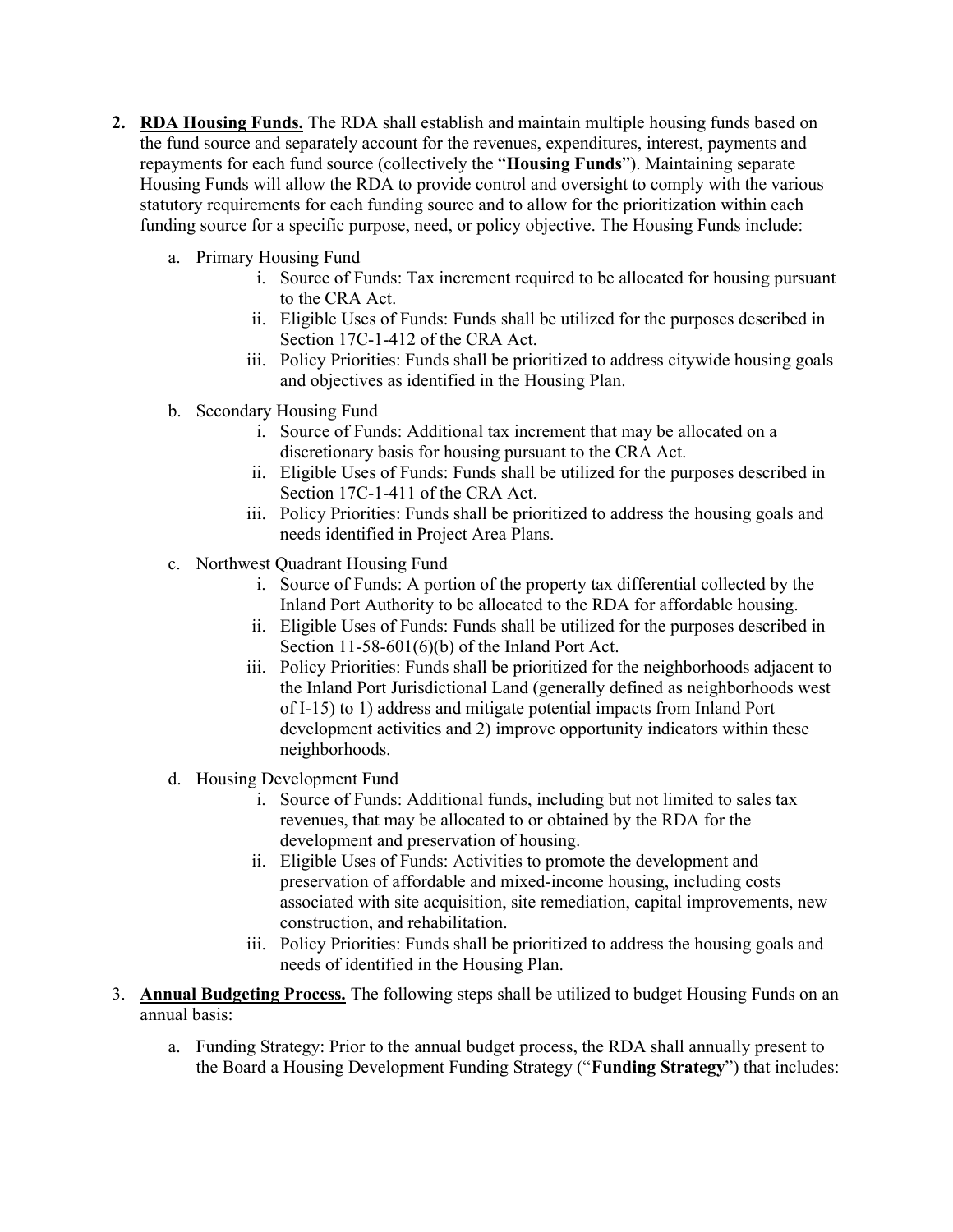- i. A projected amount of revenue to be allocated to the Housing Funds for the upcoming fiscal year.
- ii. Proposed funding allocations for housing activities (i.e. gap financing loans, property acquisition, etc.) and funding priorities for the upcoming fiscal year. Proposed funding allocations shall be targeted to address current needs, leverage available opportunities, be coordinated with other City resources, and align with the standards and priorities for the Housing Funds as established in Section 2 herein.
- b. Annual Budget Allocations: The Board shall consider the Funding Strategy as part of the annual budget adoption process.
- c. Implementation: Once budget allocations are finalized, the RDA will implement projects and programs according to applicable RDA policies and procedures.
- 4. Reporting Requirements. The RDA shall provide a written briefing to the Board, within 60 days of the end of each fiscal year, which contains the following information:
	- a. The year-end balance of the Housing Funds.
	- b. An accounting of programs and projects funded from the Housing Funds over the last fiscal year, including the following information itemized by project:
		- i. Project address
		- ii. Development partner
		- iii. Amount of Housing Funds committed
		- iv. Total project cost
		- v. The scope and status of improvements
		- vi. The total number of residential units with a corresponding accounting of affordability levels by area median income (AMI).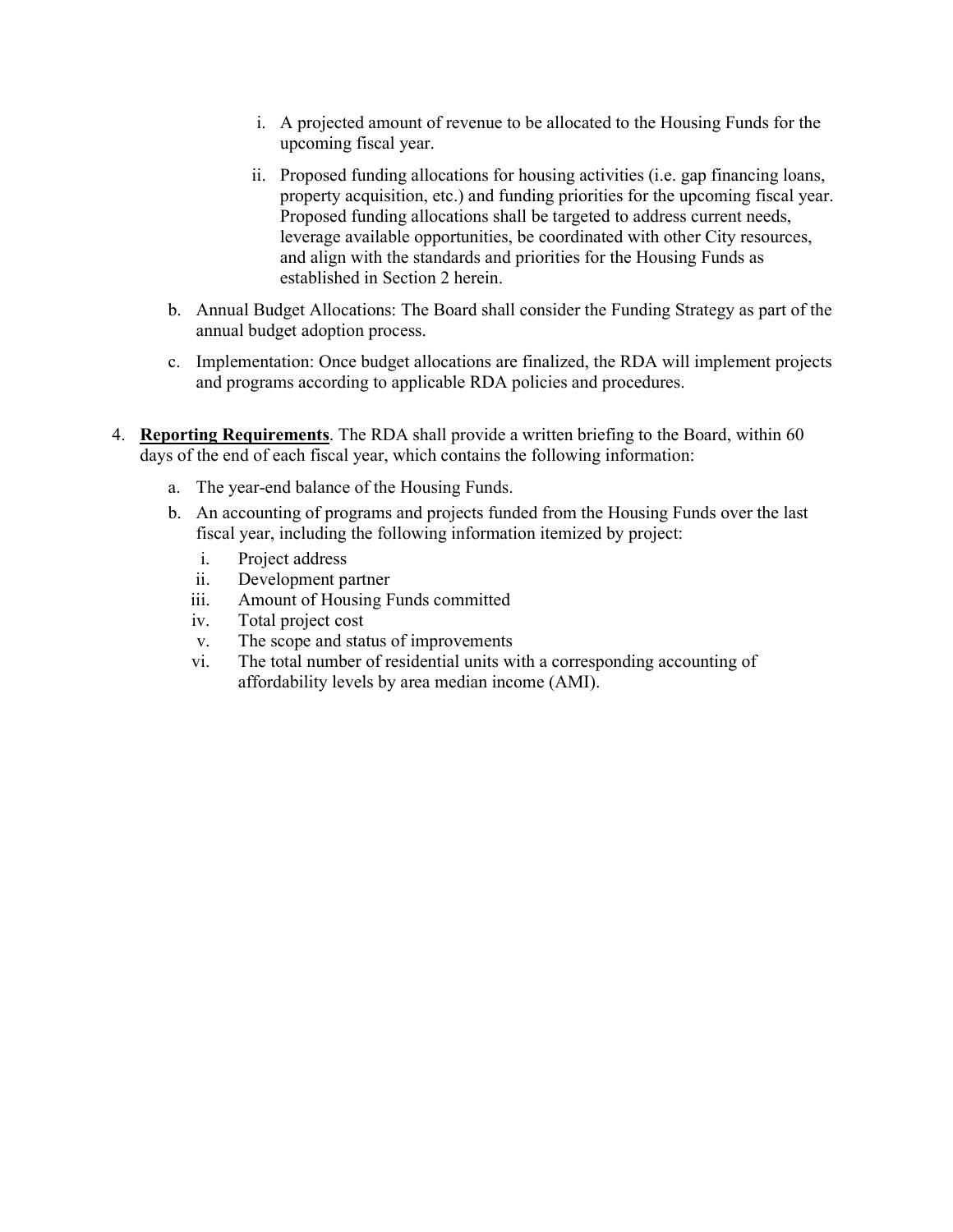Passed by the Board of Directors of the Redevelopment Agency of Salt Lake City, this <u>9th</u> day of February  $2021$ .

|                      | Ana Valdemoros (May 17, 2021 13:31 MDT) |
|----------------------|-----------------------------------------|
|                      | Chair                                   |
| Approved as to form: |                                         |
|                      | Salt Lake City Attorney's Office        |
|                      | <b>Allison Parks</b>                    |
|                      | Date: December 20, 2020                 |

The Executive Director:

does not request reconsideration  $\Box$  requests reconsideration at the next regular Agency meeting. ✔

 $\boldsymbol{\mu}$ Erin Mendenhall (May 17, 2021 13:36 MDT)

Erin Mendenhall, Executive Director

Attest: Cindy Trithman (May 17, 2021 16:22 MDT) City Recorder

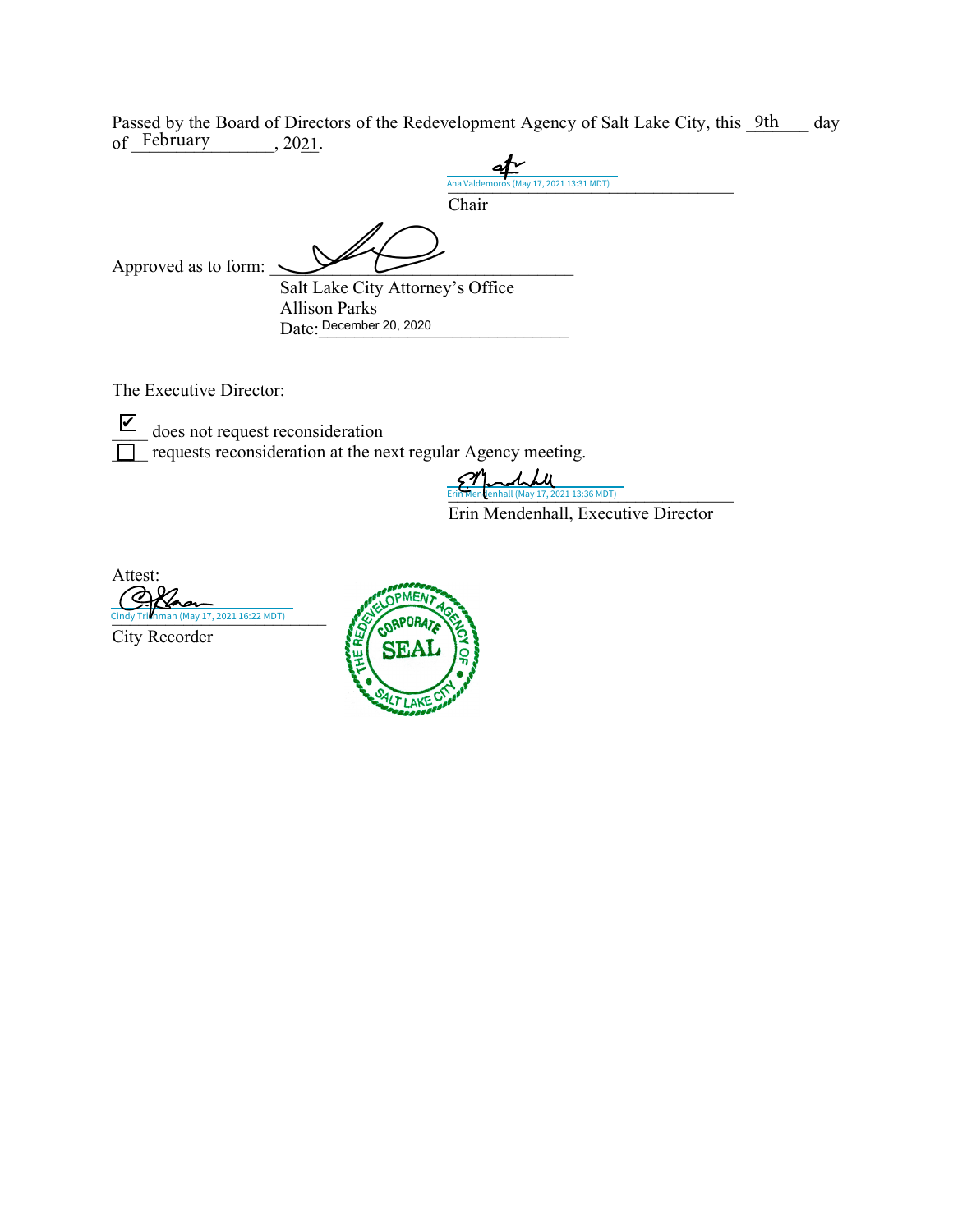# RDA Resolution R-4-2021 (Housing Allocation Funds Policy) adopted 2-9-21

Final Audit Report 2021-05-17

| Created:        | 2021-03-02                                   |
|-----------------|----------------------------------------------|
| By:             | Kory Solorio (kory.solorio@slcgov.com)       |
| Status:         | Signed                                       |
| Transaction ID: | CBJCHBCAABAAHe6z6wf-1vvCLLkAwG3dXBWbHwCPnGH3 |

## "RDA Resolution R-4-2021 (Housing Allocation Funds Policy) ad opted 2-9-21" History

- Document created by Kory Solorio (kory.solorio@slcgov.com) 2021-03-02 - 9:37:19 PM GMT- IP address: 204.124.13.151
- Document emailed to Ana Valdemoros (ana.valdemoros@slcgov.com) for signature 2021-03-02 - 9:40:01 PM GMT
- **Email viewed by Ana Valdemoros (ana.valdemoros@slcgov.com)** 2021-04-19 - 2:16:53 AM GMT- IP address: 136.60.130.16
- **Email viewed by Ana Valdemoros (ana.valdemoros@slcgov.com)** 2021-05-17 - 7:30:29 PM GMT- IP address: 136.60.130.16
- $\mathscr{O}_\bullet$  Document e-signed by Ana Valdemoros (ana.valdemoros@slcgov.com) Signature Date: 2021-05-17 - 7:31:05 PM GMT - Time Source: server- IP address: 136.60.130.16
- Document emailed to Erin Mendenhall (erin.mendenhall@slcgov.com) for signature 2021-05-17 - 7:31:07 PM GMT
- Email viewed by Erin Mendenhall (erin.mendenhall@slcgov.com) 2021-05-17 - 7:36:30 PM GMT- IP address: 136.36.67.177
- $\mathscr{O}_\bullet$  Document e-signed by Erin Mendenhall (erin.mendenhall@slcgov.com) Signature Date: 2021-05-17 - 7:36:45 PM GMT - Time Source: server- IP address: 136.36.67.177
- Document emailed to Cindy Trishman (cindy.trishman@slcgov.com) for signature 2021-05-17 - 7:36:47 PM GMT
- $\mathscr{O}_\mathbf{G}$  Document e-signed by Cindy Trishman (cindy.trishman@slcgov.com) Signature Date: 2021-05-17 - 10:22:47 PM GMT - Time Source: server- IP address: 204.124.13.151